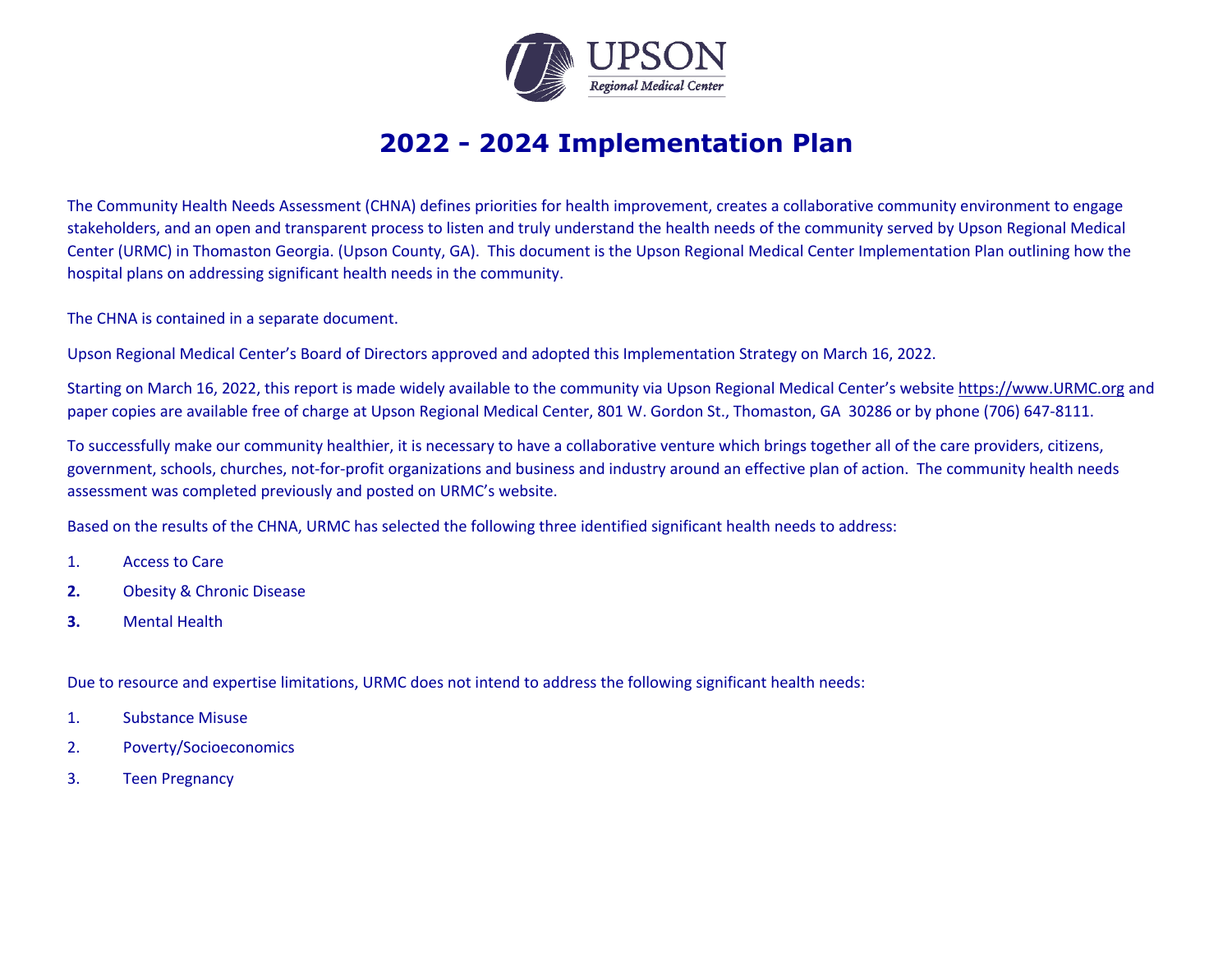## Priority 1: Access to Care

| <b>Actions/ Tactics</b>                                                                                  | <b>Anticipated Impact</b>                                                                                                                                                                                                                                          | <b>Hospital Resources</b><br><b>Contributed</b><br>(Programs, Staff,<br><b>Budget)</b>                    | <b>Outcomes to</b><br><b>Measure</b>                                                                                               | <b>Community</b><br><b>Organization</b><br><b>Collaborators</b><br>(if applicable)  |
|----------------------------------------------------------------------------------------------------------|--------------------------------------------------------------------------------------------------------------------------------------------------------------------------------------------------------------------------------------------------------------------|-----------------------------------------------------------------------------------------------------------|------------------------------------------------------------------------------------------------------------------------------------|-------------------------------------------------------------------------------------|
| Ensure adequate emergency<br>medical services (EMS) to<br>meet the community's needs<br>by February 2022 | Availability of 3 trucks 24/7<br>with full complement of ACLS<br>staff                                                                                                                                                                                             | Lease of EMS building at FMV;<br>Provider transfer agreement<br>for nonemergent and<br>uninsured patients | Patient waiting times for<br>transport to other facilities<br>(current average wait time =<br>baseline)                            | <b>Upson County Commission</b><br><b>EMS Providers</b>                              |
| Construct helipad on URMC<br>campus                                                                      | Reduce patient transport<br>delays from Emergency Room<br>to air ambulance<br><b>Reduce unnecessary EMS</b><br>vehicle & staff resources<br>required in current air<br>ambulance transport<br>Opens air ambulance access<br>for deliveries to URMC as<br>necessary | <b>URMC funding of helipad</b><br>construction.                                                           | Patient transport efficiency<br>time from Air Ambulance<br>arrival to departure.<br>Patient transport to URMC via<br>air ambulance | <b>General Contractor</b><br><b>Thomaston Fire Department</b>                       |
| Grow the healthcare<br>workforce within the Upson<br>Regional service market                             | Develop and support career<br>learning programs with local<br>high school and college<br>students                                                                                                                                                                  | On-hand student training site<br><b>Staff mentors</b>                                                     | Number of students in<br>program                                                                                                   | ULHS CTAE, LCHS CTAE<br>PCHS CTAE, SCTC, Three<br><b>Rivers Regional Commission</b> |
| <b>Create separate Swing Bed</b><br>patient care unit effective<br>$2023 - 2024.$                        | Free up beds for acute care<br>patients and resources                                                                                                                                                                                                              | <b>Hospital clinical and support</b><br>staff                                                             | Swing Bed patient days                                                                                                             |                                                                                     |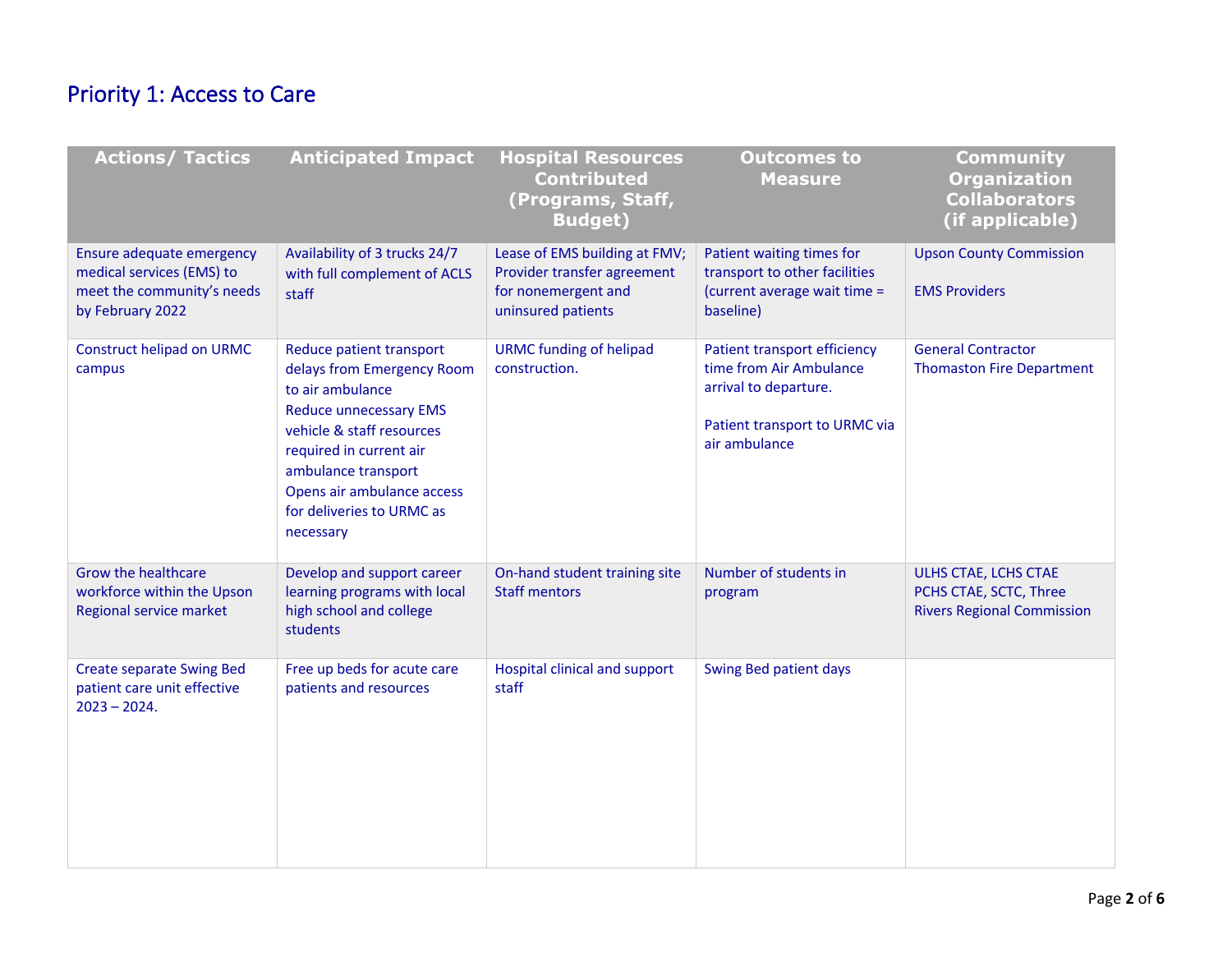| Provide urgent/emergent<br>Reduced number of<br><b>Cardiac Catherization</b><br>transports out of the Hospital.<br><b>Faster cardiac care for Heart</b><br>interventions 24/7/365 to<br>ensure community needs are<br>attack patients with improved<br>met for STEMI- access to care<br>patient outcomes. (Time is<br>muscle). Allows community<br>members to be treated close<br>to home. | <b>Partnered with Cardio-</b><br>solutions for program<br>implementation, training of<br>new staff, and recruitment of<br>interventional cardiologists.<br>New staff includes Cath lab<br>RN, Rad Tech, and ancillary<br>positions to cover on-call for<br>the 24-hour availability.<br>URMC to subsidize physician<br>coverage 24/7/365. | Outcomes will be measured<br>bv:<br><b>Reduction in transfers</b><br>1)<br>needed to other facilities<br>for STEMI/cardiac<br>services.<br>Monitoring and reporting<br>2)<br>of all quality data points<br>to cardiac registry as<br>required. | <b>EMS partners for rapid</b><br>communication and<br>intervention access. |
|--------------------------------------------------------------------------------------------------------------------------------------------------------------------------------------------------------------------------------------------------------------------------------------------------------------------------------------------------------------------------------------------|-------------------------------------------------------------------------------------------------------------------------------------------------------------------------------------------------------------------------------------------------------------------------------------------------------------------------------------------|------------------------------------------------------------------------------------------------------------------------------------------------------------------------------------------------------------------------------------------------|----------------------------------------------------------------------------|
|--------------------------------------------------------------------------------------------------------------------------------------------------------------------------------------------------------------------------------------------------------------------------------------------------------------------------------------------------------------------------------------------|-------------------------------------------------------------------------------------------------------------------------------------------------------------------------------------------------------------------------------------------------------------------------------------------------------------------------------------------|------------------------------------------------------------------------------------------------------------------------------------------------------------------------------------------------------------------------------------------------|----------------------------------------------------------------------------|

## Priority 2: Obesity & Chronic Disease

| <b>Actions/ Tactics</b>                                                      | <b>Anticipated Impact</b>                                                                                                                                                                                                                                                                                                                                                                                       | <b>Hospital Resources</b><br><b>Contributed</b><br>(Programs, Staff,<br><b>Budget</b> )                                               | <b>Outcomes to</b><br><b>Measure</b>                                                                          | <b>Community</b><br><b>Organization</b><br><b>Collaborators</b><br>(if applicable)                                            |
|------------------------------------------------------------------------------|-----------------------------------------------------------------------------------------------------------------------------------------------------------------------------------------------------------------------------------------------------------------------------------------------------------------------------------------------------------------------------------------------------------------|---------------------------------------------------------------------------------------------------------------------------------------|---------------------------------------------------------------------------------------------------------------|-------------------------------------------------------------------------------------------------------------------------------|
| Provide monthly diabetes<br>education on disease<br>management and nutrition | Diabetes requires daily care<br>and attention/compliance by<br>the patient in addition to<br>healthcare providers<br>providing medical oversight.<br>More than many<br>pharmacological therapies,<br>diabetes education is<br>fundamental and improves<br>A1c (a laboratory measure of<br>blood glucose control) by as<br>much as 0.76% and CDE<br>discusses patients' recent<br>results and levels of control. | <b>Budgeted Certified Diabetes</b><br><b>Care and Education Specialist</b><br>(CDCES), RN and a Registered<br>Dietitian Nutritionist. | Increase in quality of life,<br>changes in A1c results,<br>reduced ER visits and reduced<br>hospitalizations. | Area physician offices,<br><b>Upson County Health</b><br>Department, area dental<br>offices, and locally owned<br>pharmacies. |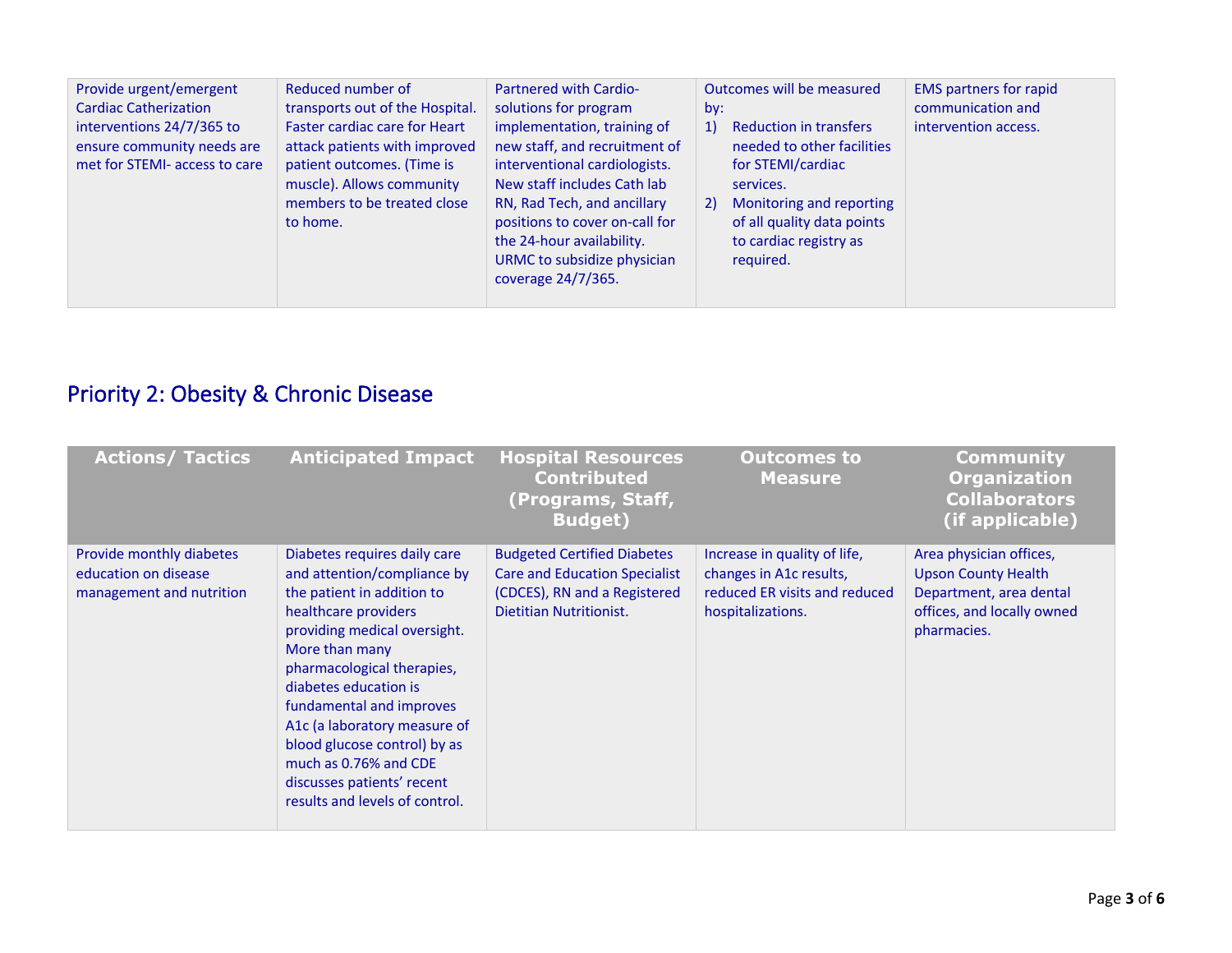| Provide blood glucose<br>screenings at community<br>health fairs                                                                                      | Identify individuals who may<br>have pre-diabetes or diabetes<br>and refer to medical providers<br>and diabetes education<br>services based on screening<br>results.                                                                             | <b>Budgeted Certified Diabetes</b><br><b>Care and Education Specialist</b><br>(CDCES), RN or designee.                                                                                                                 | Increase in quality of life,<br>reduced ER visits and reduced<br>hospitalizations.<br>Number of people screened                                                              | <b>Upson County Health Dept.</b><br><b>Gordon State College and</b><br>University,<br><b>Southern Rivers Energy</b> |
|-------------------------------------------------------------------------------------------------------------------------------------------------------|--------------------------------------------------------------------------------------------------------------------------------------------------------------------------------------------------------------------------------------------------|------------------------------------------------------------------------------------------------------------------------------------------------------------------------------------------------------------------------|------------------------------------------------------------------------------------------------------------------------------------------------------------------------------|---------------------------------------------------------------------------------------------------------------------|
| Provide insulin to<br>uninsured/underserved<br>patients.                                                                                              | Patient assistance program<br>for the uninsured or<br>underinsured person with<br>diabetes who requires insulin<br>therapy.                                                                                                                      | Utilize 340b program to<br>provide insulin for persons in<br>need of insulin therapy.<br>Blood glucose meters, strips,<br>supplies, and insulin syringes<br>are also available as needed<br>for persons with diabetes. | <b>Improved disease</b><br>management, delayed or<br>prevented disease<br>complications, decreased<br>hospital admissions and<br>readmissions for patients with<br>diabetes. | <b>Pharmaceutical vendors</b><br>provide syringes and supplies<br>for blood glucose monitoring.                     |
| Provide resources to online<br>health education resources<br>via www.urmc.org                                                                         | The URMC website provides<br>information about our free<br>diabetes classes and the<br>professionals providing<br>diabetes care and education<br>services.                                                                                       | Providing up to date<br>educational material on the<br>website.                                                                                                                                                        | Number of people attending<br>the diabetes classes who<br>came through the website.                                                                                          |                                                                                                                     |
| Provide healthy eating<br>education material at<br>community health fairs with<br>special emphasis on weight<br>management and chronic<br>conditions. | Improved weight status and<br>eating habits.                                                                                                                                                                                                     | Budgeted supplies and staff of<br>Registered, Licensed<br>Dietitian/Nutritionist                                                                                                                                       | Improved glucose control,<br>blood pressure control,<br>hydration, and digestive<br>health.<br>Decrease percentage of obese<br>adults.                                       | <b>Upson County Health</b><br>Department<br><b>Southern Rivers Energy</b>                                           |
| Nutrition for a Healthy Start<br>provides education for obesity<br>and/or excessive weight gain<br>during pregnancy                                   | Desire to have participants<br>learn healthy strategies for<br>nutrition during pregnancy<br>that lead to a safe and healthy<br>delivery. Gestational diabetes,<br>hypertension, large babies,<br>increased risk for C-section<br>are discussed. | <b>Budgeted Registered Dietitian</b><br>Nutritionist.<br><b>Certified Diabetes Care and</b><br><b>Education Specialist (CDCES)</b><br>provides GDM education for<br>patients in the OB office.                         | Percentage of patients with<br>gestational diabetes                                                                                                                          | <b>Upson Women's Services.</b>                                                                                      |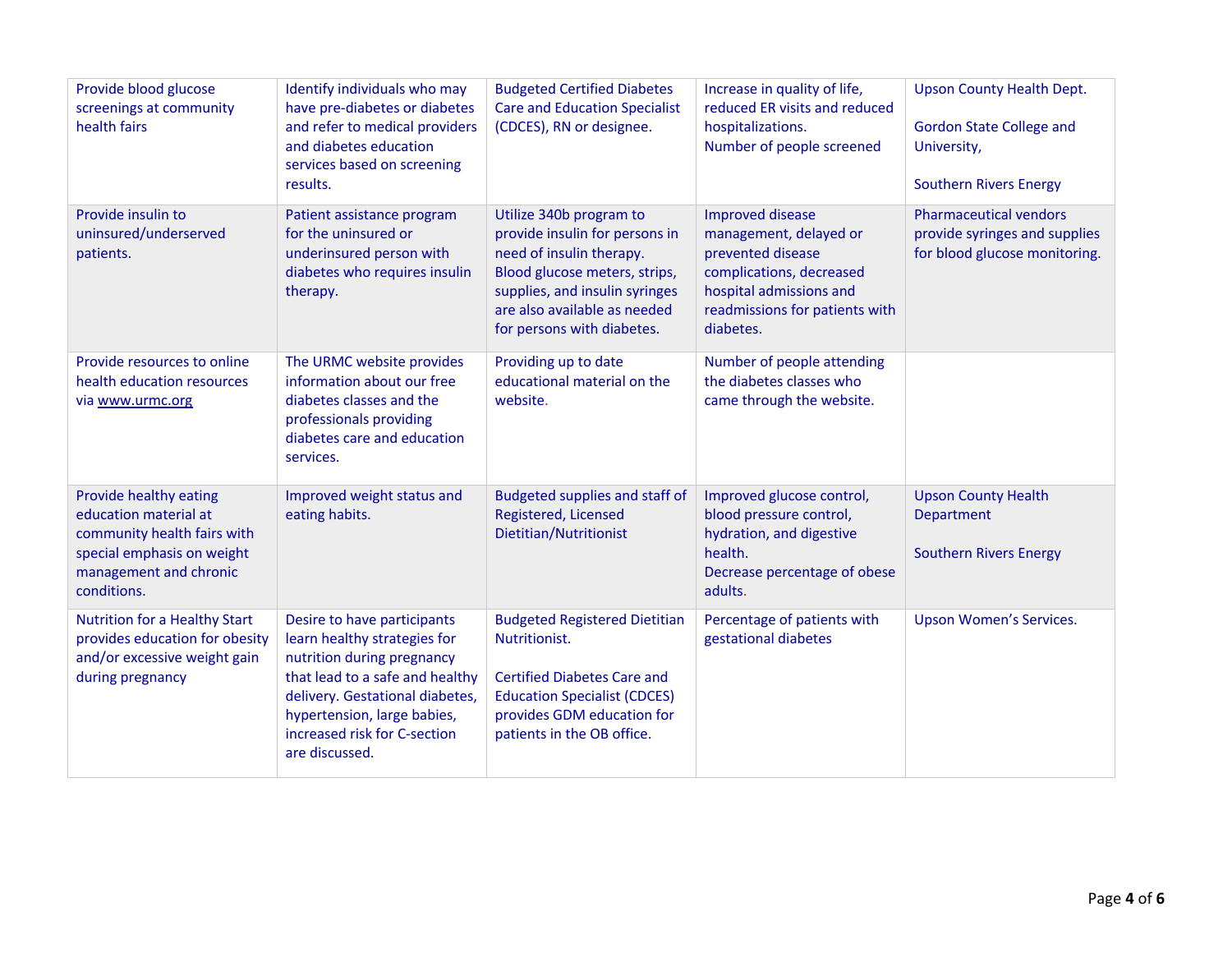| <b>Cardiac CT scan for Coronary</b><br><b>Calcium Studies</b>                                                                                               | <b>Heart Scan coronary CT</b><br>program designed to identify<br>those at high risk for heart<br>disease                                                        | Deep discounted global fee<br>for technical and professional<br>fees                                     | Improved heart disease,<br>reduced ER visits, and<br>unscheduled hospital visits.<br>Number of patients with<br>previously undetected heart<br>disease scanned and heart<br>disease found                                                                  |                                                                                  |
|-------------------------------------------------------------------------------------------------------------------------------------------------------------|-----------------------------------------------------------------------------------------------------------------------------------------------------------------|----------------------------------------------------------------------------------------------------------|------------------------------------------------------------------------------------------------------------------------------------------------------------------------------------------------------------------------------------------------------------|----------------------------------------------------------------------------------|
| Conduct blood pressure<br>checks at community events.                                                                                                       | Blood pressure screening at<br>Southern Rivers Energy event<br>each year.                                                                                       | <b>Budgeted staff</b>                                                                                    | Improved heart disease<br>Number of blood pressure<br>checks performed                                                                                                                                                                                     | <b>Upson County Health</b><br><b>Department</b><br><b>Southern Rivers Energy</b> |
| To provide educational<br>material related to the<br>recognition of stroke (BEFAST)<br>and stroke prevention which<br>includes risk factors.                | Increase community<br>knowledge of BEFAST and<br>stroke risk factors                                                                                            | Stroke Coordinator's time,<br>Marketing Director's time,<br><b>Reproduction of Documents</b><br>costs    | Number of resources<br>available via Website,<br>Facebook, Twitter, and in<br>paper form. Upson affiliated<br>medical offices.                                                                                                                             | N/A                                                                              |
| To provide educational<br>sessions with community<br>groups (i.e. church, civic, etc.)<br>to promote early stroke<br>recognition and stroke risk<br>factors | <b>Increase community</b><br>knowledge of BEFAST and<br><b>Stroke risk factors</b>                                                                              | <b>Stroke Coordinator's</b><br><b>Preparation and Meeting</b><br>time.                                   | <b>Number of Educational</b><br>Sessions (Goal 2-4 per year)                                                                                                                                                                                               | Church, Civic Groups etc.                                                        |
| To have regular meetings with<br>local ambulance provider(s) to<br>review pre-hospital stroke<br>measures                                                   | Improve performance of<br><b>Prehospital Stroke Measures</b><br>as identified with the<br><b>American Heart Association's</b><br><b>Get With The Guidelines</b> | <b>Stroke Coordinator's</b><br><b>Preparation and Meeting</b><br>time, and Identified Data<br>abstractor | Number of meetings (goal: 6<br>per year)<br><b>AHA's GWTG Pre-hospital</b><br><b>Stroke Measures: (5)</b><br>-On scene $<$ 5 min<br>-Blood glucose documented<br>-Stroke screen completed<br>-Stroke with pre-alert<br>-Last known well time<br>documented | <b>EMS</b> providers                                                             |